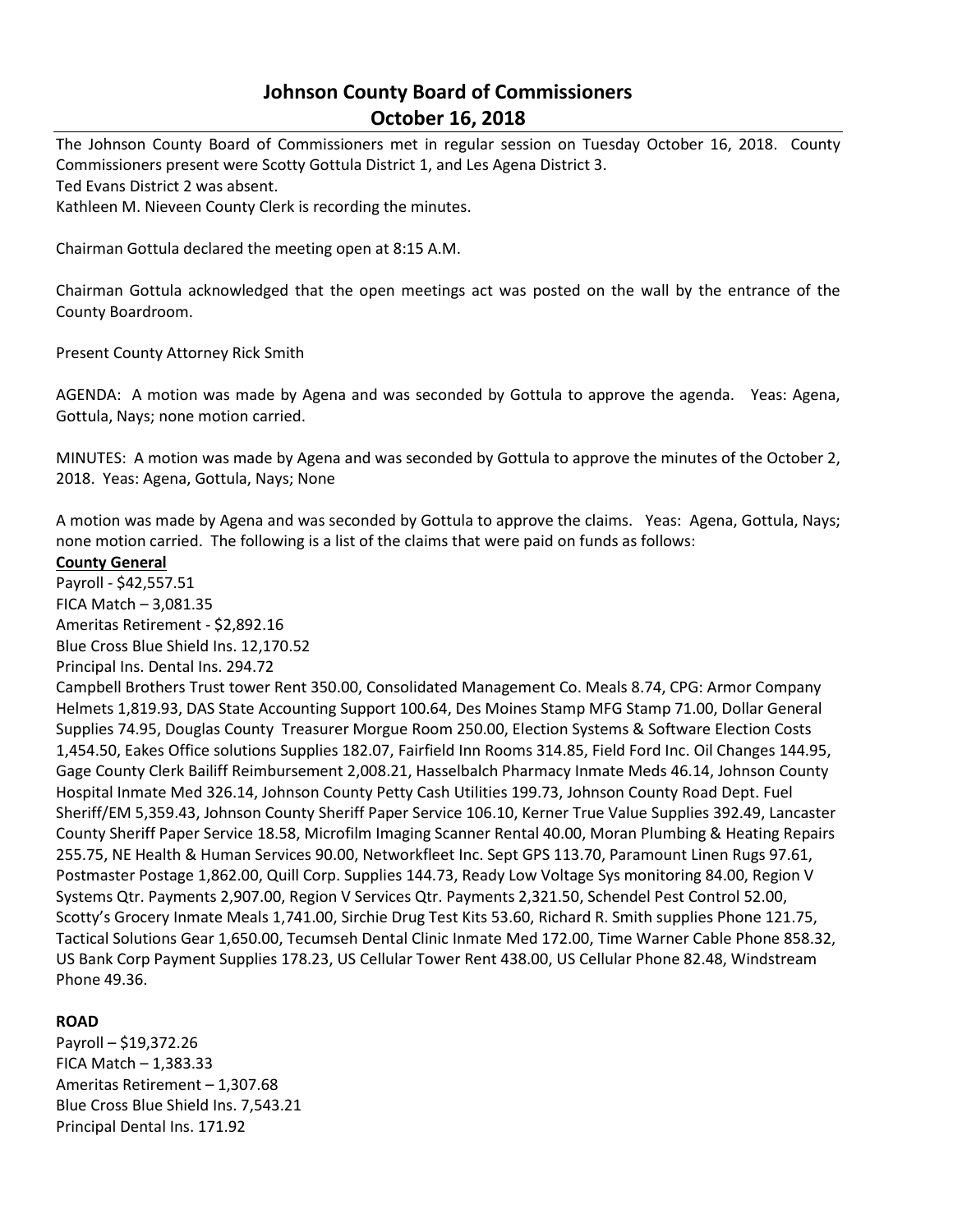Diversified Drug testing Screenings 380.00, Eggers Brothers Inc. Parts 172.90, Elk Creek Welding Parts/Labor 1,232.93, G & G Oil Co. Filter 17.95,Humboldt Implement Loader Rent 725.00, Husker Steel Culvert Repairs 9,340.00, Johnson County Petty Cash Utilities 25.76, Kan Equipment Parts 248.84, Martin Marietta Rock 26,198.83, Mellage Truck & Tractor Parts Labor 6,628.44, Midwest Underground Crab orchard NW C004920310 and C-49(227) 123,832.80, Sid's Auto Parts 184.67, Nebraska Public Power Utilities 34.21, Paramount Linen Rugs 23.67, Power Plan Parts 192.48, Rockmount Research Supplies 289.50, Rex Rogman Reimbursement 19.96, Sapp Brothers DEF 99.00, Sasse Trucking Hauling 1,964.22, Seneca Sanitation Trash Pickup 60.00, T.O. Haas Tire Repairs 435.74, Truck Center Companies Parts 59.69, Village of Sterling Utilities 12.00,

# **INHERITANCE TAX FUND**

US Cellular Internet 42.70

## **EMERGENCY MANAGEMENT FUND**

Windstream NE phone 2,304.96

## **AMBULANCE FUND**

EMS Billing Services Contract Billing 584.46, Johnson County Hospital Supplies 9.66, Johnson County Road Dept. Fuel 110.19, Mateson Tri-Gas 90.49, Angie Othmer Reimbursement 307.69

The board acknowledges the Johnson County Clerk of the District Court Report for September 2018, and the Johnson County Sheriff's Balance Sheet September 30, 2018

The board discussed the surplus pickups at the Sheriff's Office.

- The 2010 Chevrolet Silverado driven by the Emergency Manager will be located at the Courthouse and is to be used by anyone that needs a vehicle to drive while on County business
- The 2001 Ford F150 Pickup used by anyone at the Courthouse for county business and will be sold, the board gave Highway Supt. Matt Schaardt to go ahead and sell it.
- The 2012 Chevrolet which was a backup at the Sheriff's Department is now in the possession of the Emergency Manager.

Highway Supt. Matt Schaardt was present at the meeting to discuss the following

- Matt has the bids for the Sheep Foot but will present them at the next meeting
- Matt presented the County Certificate of Board of Public Roads Classification and Standards FY 7-1-17 to 6-30-18 was signed by Chairman Gottula.

A motion was made by Agena, and was seconded by Gottula to approve Resolution 18-14 a Resolution of the board of commissioners authorizing the Highway Superintendent to do a study on the use being made of the ½ mile Section 733 Road that runs approximately one-half mile east from the intersection with 619 Ave. Yeas: Agena, Gottula, Nays; none motion carried.

Emergency Manager Amanda Burki, Deputy Alyson Gottula, and Sue Krogan were present at the meeting to give an NRIN Fee update. Sue informed the board that they will start billing the counties January 1, 2019, but will not expect any payment until after July 1, 2019 so that the Counties can budget this expense. A fee Schedule is on file at the Emergency Manager's Office.

Paul Moyer Nebraska Dept. of Ag. And Mike Davison Noxious Weed Supt. were present at the meeting for the annual report. Paul indicated that the report was for Year 2017, and that Mike is doing a good Job as he scored 3262 out of 3400 possible points.